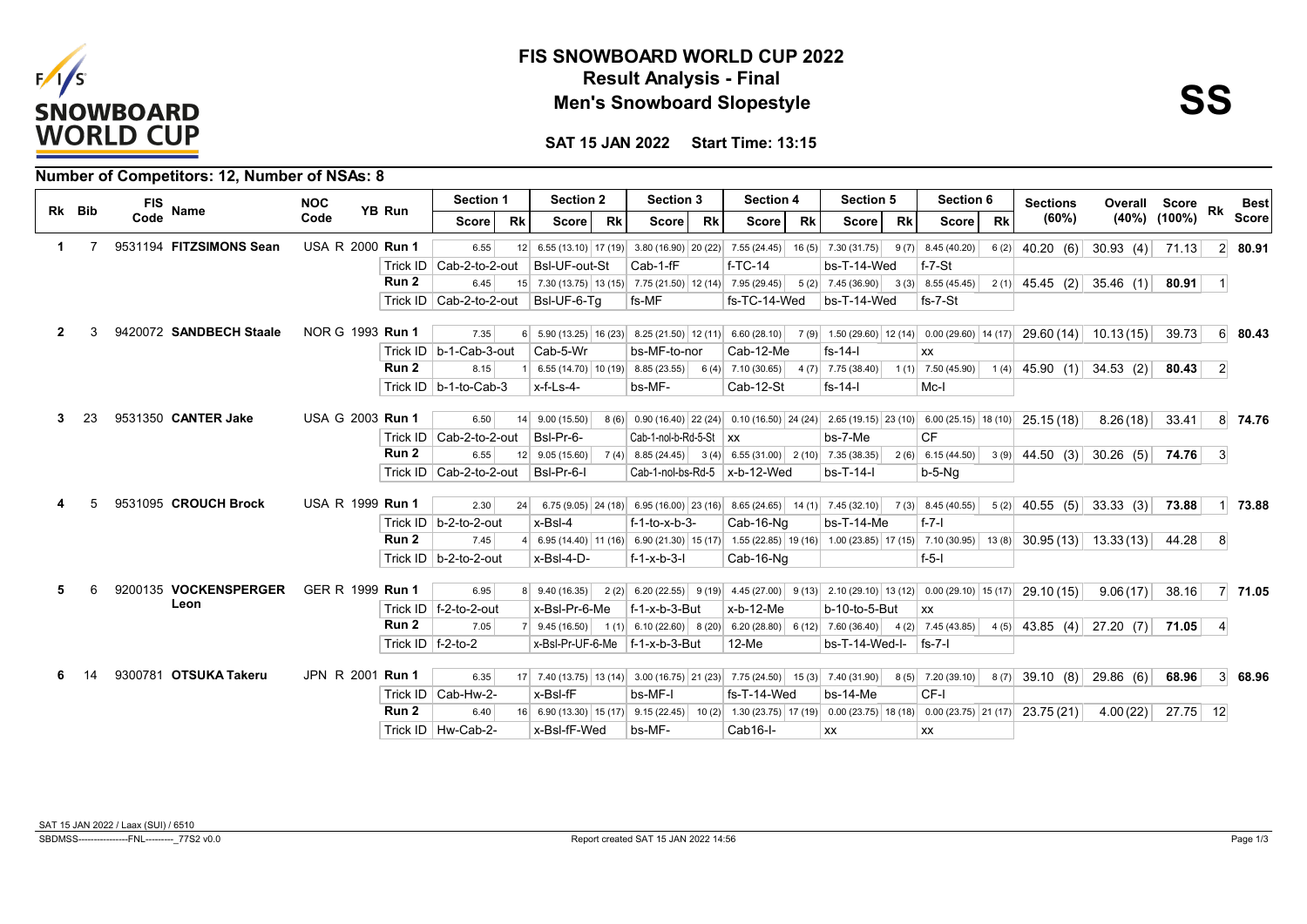

## **Result Analysis - Final FIS SNOWBOARD WORLD CUP 2022 Men's Snowboard Slopestyle**



**SAT 15 JAN 2022 Start Time: 13:15**

|                |    |                              | Number of Competitors: 12, Number of NSAs: 8 |                                |                      |                                       |    |                                                                             |    |                                                 |           |                                    |           |                                                                                                              |           |                                            |           |                                                                                                                                            |          |                    |                  |                 |
|----------------|----|------------------------------|----------------------------------------------|--------------------------------|----------------------|---------------------------------------|----|-----------------------------------------------------------------------------|----|-------------------------------------------------|-----------|------------------------------------|-----------|--------------------------------------------------------------------------------------------------------------|-----------|--------------------------------------------|-----------|--------------------------------------------------------------------------------------------------------------------------------------------|----------|--------------------|------------------|-----------------|
| Rk Bib         |    | <b>FIS</b><br>Code           | Name                                         | <b>NOC</b>                     | YB Run               | Section 1                             |    | <b>Section 2</b>                                                            |    | <b>Section 3</b>                                |           | <b>Section 4</b>                   |           | Section 5                                                                                                    |           | Section 6                                  |           | <b>Sections</b>                                                                                                                            | Overall  | Score              | <b>Rk</b>        | <b>Best</b>     |
|                |    |                              |                                              | Code                           |                      | <b>Score</b>                          | Rk | <b>Score</b>                                                                | Rk | Score                                           | <b>Rk</b> | <b>Score</b>                       | <b>Rk</b> | <b>Score</b>                                                                                                 | <b>Rk</b> | <b>Score</b>                               | <b>Rk</b> | (60%)                                                                                                                                      |          | $(40\%)$ $(100\%)$ |                  | <b>Score</b>    |
| $\overline{7}$ | 20 |                              | 9040200 COX Matthew                          | AUS R 1998 Run 1               |                      | 6.00                                  |    |                                                                             |    |                                                 |           |                                    |           | 18 6.40 (12.40) 18 (22) 9.00 (21.40) 14 (3) 1.00 (22.40) 20 (23) 0.00 (22.40) 20 (18) 2.20 (24.60) 19 (16)   |           |                                            |           | 24.60 (19)                                                                                                                                 | 6.13(19) | 30.73              |                  | 10 65.78        |
|                |    |                              |                                              |                                |                      | Trick ID $x-b-2-to-nor-$              |    | $f-Ls-4$                                                                    |    |                                                 |           | nol-Cab-5-to-nol-b-5   x-bs-12-Wed |           | XX                                                                                                           |           | <b>XX</b>                                  |           |                                                                                                                                            |          |                    |                  |                 |
|                |    |                              |                                              |                                | Run <sub>2</sub>     | 4.60                                  |    | 20 6.45 (11.05) 20 (21) 9.50 (20.55) 16 (1) 6.80 (27.35) 8 (8) 5.05 (32.40) |    |                                                 |           |                                    |           |                                                                                                              |           | $6(9)$ 7.25 (39.65)                        |           | $7(6)$ 39.65 (7) 26.13 (9)                                                                                                                 |          | 65.78              | 5 <sup>1</sup>   |                 |
|                |    |                              |                                              |                                |                      | Trick ID $x-b-2-to-$                  |    | $f-Ls-5-$                                                                   |    |                                                 |           | Cab-5-nol-b-5-But $x$ -bs-12-Wed   |           | Hw-f-14-                                                                                                     |           | $bs-AO-1$                                  |           |                                                                                                                                            |          |                    |                  |                 |
|                |    |                              |                                              |                                |                      |                                       |    |                                                                             |    |                                                 |           |                                    |           |                                                                                                              |           |                                            |           |                                                                                                                                            |          |                    |                  |                 |
| 8              | 13 |                              | 9400053 VELDEN van der<br><b>Niek</b>        | NED R 2000 Run 1               |                      | 2.85                                  |    |                                                                             |    |                                                 |           |                                    |           |                                                                                                              |           |                                            |           | 22 8.00 (10.85) 22 (13) 7.50 (18.35) 18 (15) 6.50 (24.85) 13 (11) 6.90 (31.75) 9 (8) 4.50 (36.25) 9 (13) 36.25 (9) 26.53 (8)               |          | 62.78              |                  | $4 \mid 62.78$  |
|                |    |                              |                                              |                                | Run 2                | Trick ID $ f-1-x-b-2-to-2-out$        |    | f-BI-6-Me                                                                   |    | fs-MF-I                                         |           | $bs-D-12-Tg$                       |           | x-b-16-Wed                                                                                                   |           | $Cp-I$                                     |           |                                                                                                                                            |          |                    |                  |                 |
|                |    |                              |                                              |                                |                      | 2.85                                  |    |                                                                             |    |                                                 |           |                                    |           |                                                                                                              |           |                                            |           | 22 8.15 (11.00) 21 (11) 6.60 (17.60) 19 (18) 1.25 (18.85) 22 (21) 0.00 (18.85) 24 (18) 3.00 (21.85) 23 (15) 21.85 (23) 10.00 (16) 31.85 10 |          |                    |                  |                 |
|                |    |                              |                                              |                                |                      | Trick ID $ f-1-x-b-2-off $            |    | f-BI-6-Me                                                                   |    | fs-MF-I                                         |           | bs-16-Wed-TC $\vert$ xx            |           |                                                                                                              |           | nol-bs-a                                   |           |                                                                                                                                            |          |                    |                  |                 |
| 9              |    |                              | 9300804 KIMATA Ryoma                         | JPN R 2002 Run 1               |                      | 7.50                                  |    |                                                                             |    |                                                 |           |                                    |           |                                                                                                              |           |                                            |           | 25.30(17)                                                                                                                                  | 4.00(22) | 29.30 11 49.81     |                  |                 |
|                |    |                              |                                              |                                |                      | Trick ID   f-2-to-2-out               |    | Cab-2-b-6-Me                                                                |    | bs-9-Me                                         |           | x-bs-16-St                         |           | XX                                                                                                           |           |                                            |           |                                                                                                                                            |          |                    |                  |                 |
|                |    |                              |                                              |                                | Run 2                | 6.65                                  |    | $10 \mid 8.25(14.90) \mid$                                                  |    | $9(8)$ 8.35 (23.25)                             |           | $7(9)$ 7.45 (30.70)                |           |                                                                                                              |           |                                            |           | $3(6)$ 0.65 (31.35) 11 (17) 3.80 (35.15) 10 (14) 35.15 (10) 14.66 (11)                                                                     |          | 49.81              | $6 \overline{6}$ |                 |
|                |    |                              |                                              |                                | Trick ID $f-2-t$ o-2 |                                       |    | Cab-2-to-6-Me                                                               |    | bs-9-Me                                         |           | x-b-16-St                          |           | f-D-10-Wed                                                                                                   |           | XX-                                        |           |                                                                                                                                            |          |                    |                  |                 |
|                |    |                              |                                              |                                |                      |                                       |    |                                                                             |    |                                                 |           |                                    |           |                                                                                                              |           |                                            |           |                                                                                                                                            |          |                    |                  |                 |
| 10             | 15 |                              | 9120055 SU Yiming                            | CHN G 2004 Run 1               |                      | 6.60                                  |    |                                                                             |    |                                                 |           |                                    |           |                                                                                                              |           |                                            |           | $32.75(12)$ 11.20(14)                                                                                                                      |          | 43.95              |                  | $5 \, 49.08$    |
|                |    |                              |                                              |                                |                      | Trick ID $ $ Cab-2-to-2-out           |    | BsI-Pr-6-St                                                                 |    | Cab-1-fF-Ng                                     |           | $fs-D-14-Tq$                       |           | Cab-1                                                                                                        |           | $bs-5-St$                                  |           |                                                                                                                                            |          |                    |                  |                 |
|                |    |                              |                                              |                                | Run 2                | 6.85                                  |    |                                                                             |    |                                                 |           |                                    |           | 9 9.05 (15.90) 3 (4) 8.75 (24.65) 1 (7) 7.70 (32.35) 1 (4) 2.20 (34.55) 5 (11) 0.00 (34.55) 11 (17)          |           |                                            |           | $34.55(11)$ 14.53(12)                                                                                                                      |          | 49.08              | $\overline{7}$   |                 |
|                |    |                              |                                              |                                |                      | Trick ID $\vert$ Cab-2-to-2-          |    | BsI-Pr-UF-6-St                                                              |    | Cab-1-fF-Ng                                     |           | $f-D-14-Ta$                        |           | $bs-19-Me$                                                                                                   |           | <b>XX</b>                                  |           |                                                                                                                                            |          |                    |                  |                 |
| 11             |    |                              | 9410044 COLLINS Tiarn                        | NZL G 1999 Run 1               |                      | 7.40                                  |    | $5$ 8.50 (15.90)                                                            |    | $3(7)$ 8.30 (24.20) 4 (10) 1.65 (25.85) 10 (15) |           |                                    |           |                                                                                                              |           | $0.00(25.85)$ 15 (18) 0.00 (25.85) 16 (17) |           | 25.85(16)                                                                                                                                  | 5.20(20) | 31.05              |                  | $9 \mid 42.40$  |
|                |    |                              |                                              |                                |                      | Trick ID $ b-2-t$ o-2-out             |    | Cab-2-to-6-out-Me                                                           |    | fs-7-But                                        |           | $bs-16-Me$                         |           | <b>XX</b>                                                                                                    |           |                                            |           |                                                                                                                                            |          |                    |                  |                 |
|                |    |                              |                                              |                                | Run 2                | 7.60                                  |    |                                                                             |    |                                                 |           |                                    |           |                                                                                                              |           |                                            |           | 2 2.15 (9.75) 23 (24) 3.95 (13.70) 24 (21) 4.05 (17.75) 23 (14) 1.80 (19.55) 22 (13) 4.85 (24.40) 20 (12) 24.40 (20) 18.00 (10)            |          | 42.40              | - 9              |                 |
|                |    |                              |                                              |                                |                      | Trick ID $\vert$ b-2-to-2             |    | Cab-2-to-6-Me                                                               |    | $ fs-1-x-b-1 $                                  |           | $b-10-Me$                          |           | $f-3-1$                                                                                                      |           | $b-AO-1$                                   |           |                                                                                                                                            |          |                    |                  |                 |
|                |    |                              |                                              |                                |                      |                                       |    |                                                                             |    |                                                 |           |                                    |           |                                                                                                              |           |                                            |           |                                                                                                                                            |          |                    |                  |                 |
| 12             |    |                              | 9420145 KLEVELAND                            | NOR G 1999 Run 1               |                      | 3.15                                  |    |                                                                             |    |                                                 |           |                                    |           | 21 8.25 (11.40) 19 (8) 7.85 (19.25) 17 (13) 1.30 (20.55) 21 (19) 0.00 (20.55) 21 (18) 0.00 (20.55) 24 (17)   |           |                                            |           | 20.55(24)                                                                                                                                  | 3.86(24) | 24.41              |                  | $12 \mid 28.01$ |
|                |    |                              | <b>Marcus</b>                                |                                |                      | Trick ID $\vert$ Cab-Hw-2-to-2-out    |    | $ f-BI-6-Me $                                                               |    | f-7-But                                         |           | $fs-T-14-to-fF$                    |           | XX                                                                                                           |           | XX                                         |           |                                                                                                                                            |          |                    |                  |                 |
|                |    |                              |                                              |                                | Run 2                | 5.75                                  |    |                                                                             |    |                                                 |           |                                    |           | 19  8.15 (13.90) 12 (11)  8.40 (22.30) 11 (8) 1.45 (23.75) 17 (17) 0.00 (23.75) 18 (18) 0.00 (23.75) 21 (17) |           |                                            |           | 23.75(21)                                                                                                                                  | 4.26(21) | $28.01$ 11         |                  |                 |
|                |    |                              |                                              |                                |                      | Trick ID $ Hw-Cab-2-to-2 $ fs-BI-6-Me |    |                                                                             |    | $f - 7 - N$                                     |           | fs-T-14-Wed                        |           | <b>XX</b>                                                                                                    |           | XX                                         |           |                                                                                                                                            |          |                    |                  |                 |
|                |    |                              |                                              |                                |                      |                                       |    |                                                                             |    |                                                 |           |                                    |           |                                                                                                              |           |                                            |           |                                                                                                                                            |          |                    |                  |                 |
| <b>SUNNY</b>   |    | <b>Conditions on course:</b> |                                              | <b>Snow Conditions: Packed</b> |                      |                                       |    |                                                                             |    |                                                 |           | Snow Temperature: -4°C / 25°F      |           |                                                                                                              |           |                                            |           | Air Temperature: 3°C / 37°F                                                                                                                |          |                    |                  |                 |
|                |    |                              |                                              |                                |                      |                                       |    |                                                                             |    |                                                 |           |                                    |           |                                                                                                              |           |                                            |           |                                                                                                                                            |          |                    |                  |                 |